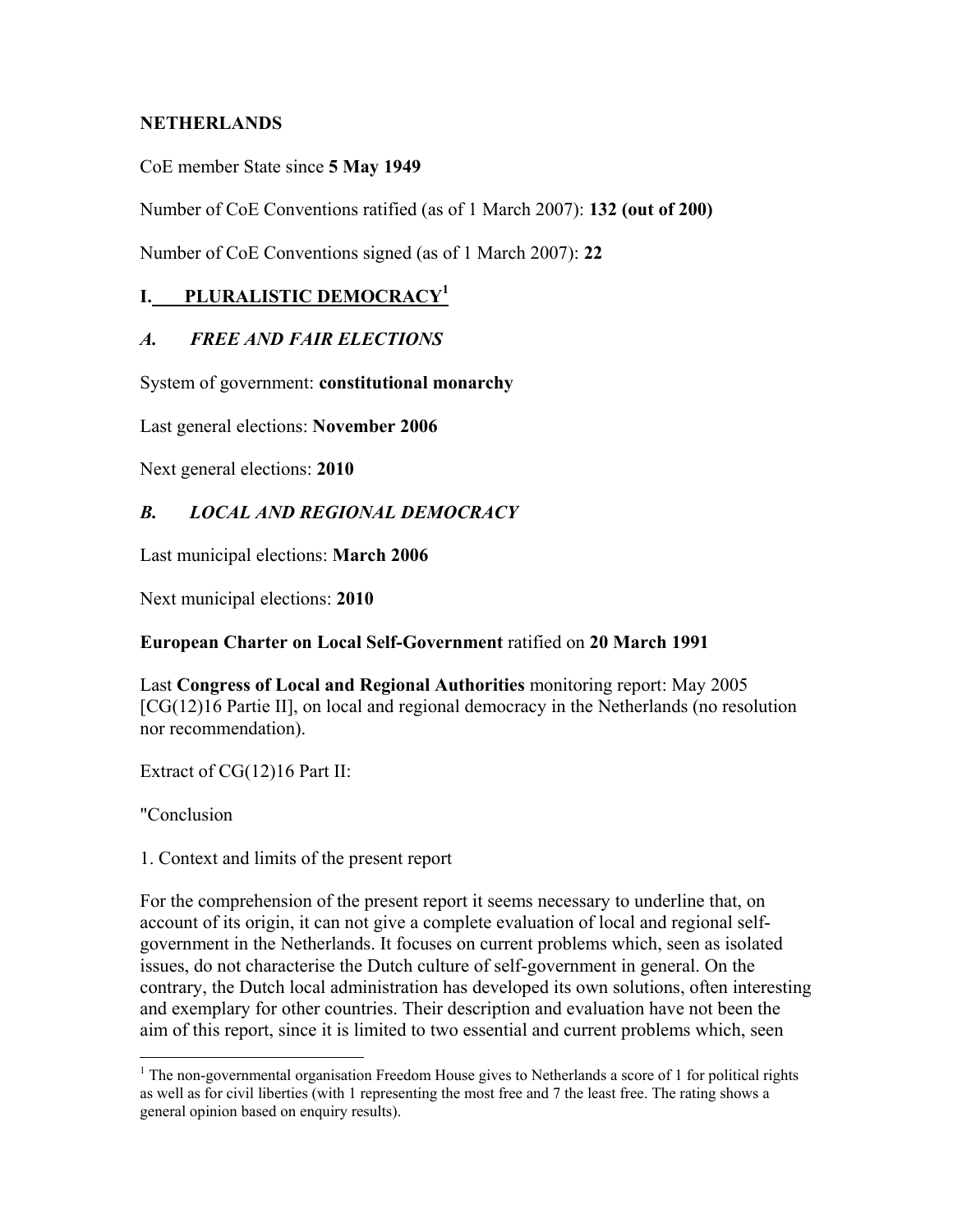isolated, may appear to be phenomena of a crisis that, as a general fact, is not to be stated. Indeed, the problems may be discussed and resolved, improving a well working local and regional administration.

#### 2. The election of mayors

The statements on the introduction of elected mayors, culminating in long term discussions, may appear as interferences in an old, traditionally legitimated system of royal appointment. It can neither be judged simply undemocratic, nor has it resisted to transformations in direction of an elective process. But it is just this oscillating character and this transformation between Royal appointment and democratic election which shows the necessity of a better political legitimacy and gives the impression of a half step, leaving in secret essential parts of the appointment procedure and reserving the possibility of overruling democratic decisions. For which cases shall that be possible? The limitation and thus the character of exceptions from the democratic procedure are not clear. Therefore the consequence of the system asks for a democratic regulation, either of an election by the council, or by the citizens. Only a solution of this kind would be in accordance with a modern-day local democracy in the sense of Congress Recommendation 113 (2002).

Nevertheless it is incontestable that such a change heavily affects the system of administration, self-government and political culture of the Netherlands. That is why the present report, underlining the consequent character of the change, argues in favour of a prudent and moderate transition.

#### 3. The real estate tax reform

With regard to local finance, the conflicts of interest are obvious and not a special Dutch problem. But the situation of the Netherlands is characterised, on the one hand, by the developed entanglement between the different tiers of government and between the local and regional communities, and on the other hand by a very small tax power of local (and regional) communities. In this situation any decrease of local tax power raises difficult problems. Under the European Charter of Local Self-Government, it is not only the amount of own resources and the freedom to exercise policy discretion of local authorities which is problematic, but the tax power which is at a very low level by European standards, as well. Hence reducing it by abolishing the user's real estate tax on users of dwellings would bring the Netherlands in conflict with obligations of public international law."

#### Last report by the **Steering Committee on Local and Regional Democracy** (CDLR):

#### **Structure and operation of local and regional democracy: Netherlands: Situation in 1998:**

The CDLR comprises representatives of the national ministries responsible for local and regional authorities. This study presents the legal and institutional framework of local and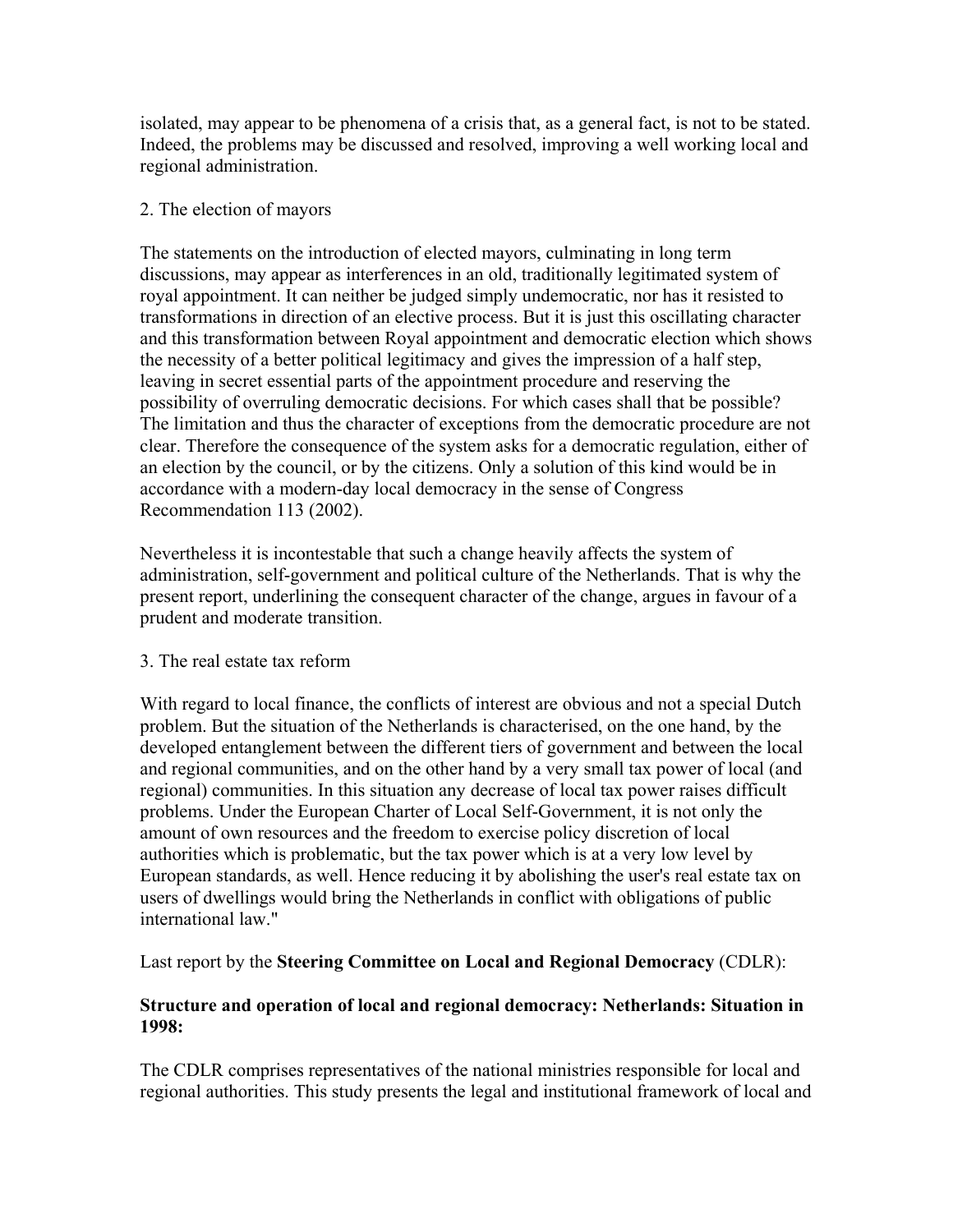regional authorities in the Netherlands as well as their operation, including their competencies and financial and human resources.

# **II. RULE OF LAW**

# *A. VENICE COMMISSION*

No specific opinion on the Netherlands.

# *B. FUNCTIONNING OF THE JUDICIARY*

On **5 October 2006**, the European Commission for the Efficiency of Justice (CEPEJ) published its report on the evaluation of European judicial systems.

Extract of the press release of 5 October 2006:

"The report, comprising data for 45 European states, provides the Council of Europe with a real snapshot of justice in Europe. This is a unique process in Europe. Collecting and analysing these essential data should enable decision-makers and the judicial community to understand the major trends in judicial organisation, pinpoint the difficulties and help implement reforms to improve the efficiency of justice.

The report gives a comparative description of public spending on the judicial system, the relationship between judicial systems and their users, and the organisation of courts and of judicial staff. The data collected show, for example, that the legal aid system seems very limited in certain member states considering that it is a requirement of the European Court of Human Rights. It is also noted that few member states have definite, accurate data on the duration of judicial proceedings, although failure to observe reasonable time is the principal argument in the cases brought before the Strasbourg Court. The study also shows that there are wide geographical disparities in Europe as regards measures to protect vulnerable persons."

It emerges from this report that:

- the **total budget** allocated to the judiciary system (courts, public prosecution and legal aid) in the Netherlands in 2004 was **1,476,265,000 euros**;

- the **number of Professional judges on a full-time basis** in the Netherlands in 2004 was **2004**, that means 12.3 for 100,000 inhabitants;

- the **number of public prosecutors** in 2004 in the Netherlands was **598**, that means 3.7 for 100,000 inhabitants.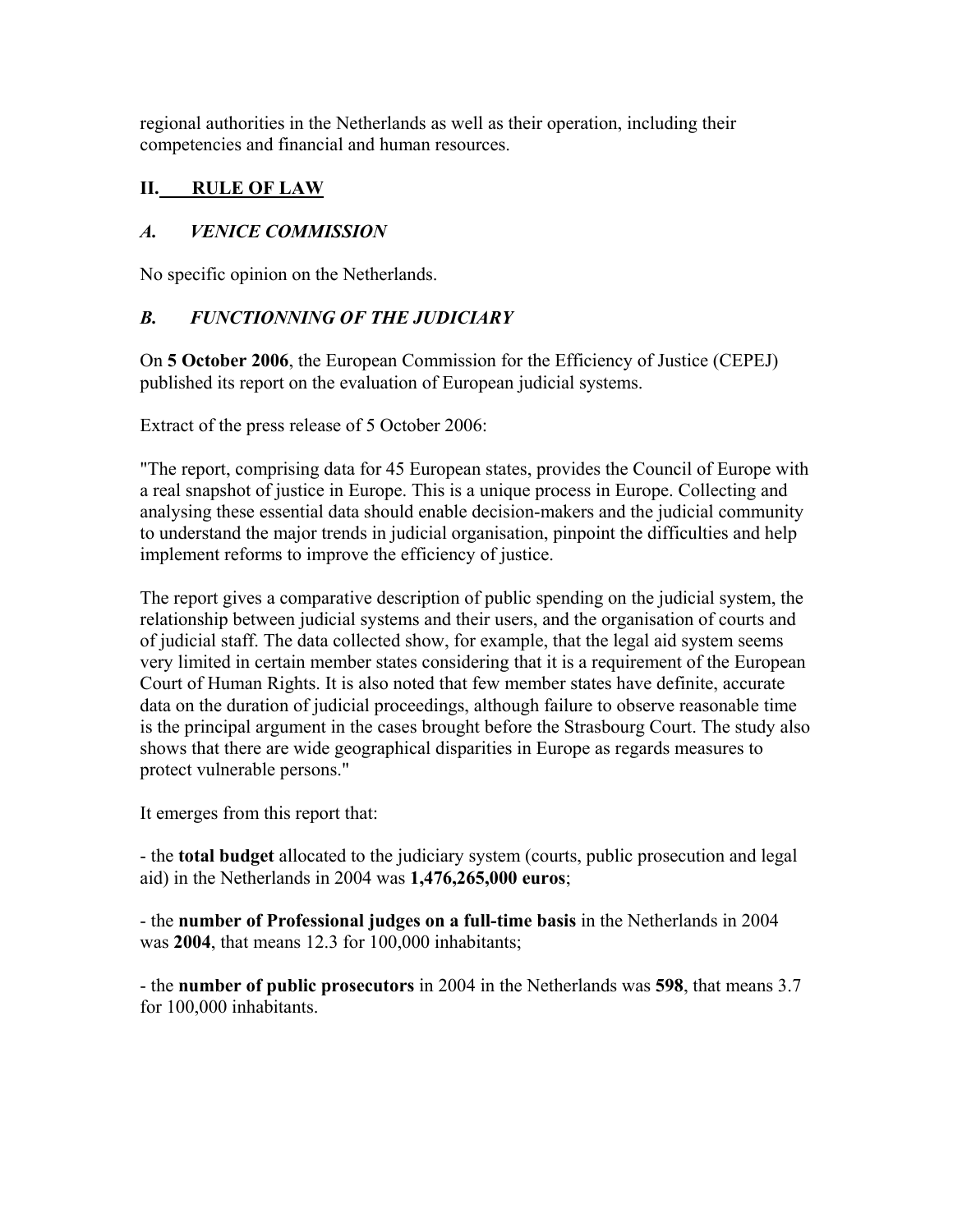# *C. THE FIGHT AGAINST CORRUPTION AND ORGANISED CRIME2*

#### **Civil law convention on corruption** not signed

**Criminal law Convention on corruption** signed on **29 June 2000**, ratified on **11 April 2002**, **Additional Protocol** signed on **26 February 2004**, ratified on **16 November 2005**.

Extract of: **Second Evaluation Round: evaluation report on the Netherlands adopted by GRECO at its 25th Plenary Meeting** [Strasbourg, 10-14 October 2005, Greco Eval II Rep(2005)2]:

#### **1. Conclusions**

 $\overline{a}$ 

"In general, the system in place in the Netherlands aimed at depriving offenders of the proceeds of corruption is efficient, with a comprehensive legal framework and a set of institutions responsible for dealing with various aspects of the matter. Legislation in this area is supplemented by the new "Directive on Special Confiscation", issued in 2005. Value confiscation is possible and the confiscation of instrumentalities/proceeds found in the possession of a third party is also addressed. Moreover, an efficient system providing for interim measures (search, seizure, mandatory hand-over of documents and records) is also in place. Notwithstanding this generally positive consideration of the regime, the system may still be improved notably by promoting a wider use of the existing seizure and confiscation schemes and by increasing the level of the fine applicable to Article 177a and 178 paragraph 1 of the Criminal Code in order to place these provisions dealing with some specific cases of corruption - within the overall system of provisional measures, special criminal financial investigation and, subsequently, confiscation.

As regards public administration and corruption, despite the fact that in the Netherlands corruption is not considered to be a major problem, the public authorities remain, however, aware of the potential dangers of corruption and consider that it is important to adopt a continuous pro-active and preventive attitude with regard to integrity in public organisations. A number of government agencies have been adopting initiatives designed to prevent corruption and heighten awareness of the threats it incurs for public administration. These actions are aimed at enhancing integrity standards at all levels of public administration and at furthermore limiting opportunities for misbehaviour/wrongdoing of civil servants. However, further measures are needed in order to establish a set of clear standards for preventing possible conflicts of interest. As far as the issue of legal persons and corruption is concerned, the Dutch legislation on corporate liability appears to meet the standards of the Article 18 of the Criminal Law Convention on Corruption. On the other hand, the existing system of deprivation of rights and of sanctions for legal persons need to be revised.

<sup>&</sup>lt;sup>2</sup> The Netherlands are in 9<sup>th</sup> position with a score of 8.7 in the  $"2006$  Corruption Perceptions Index" launched by the non-governmental organisation *Transparency International* (it scores countries on a scale from zero to ten, with zero indicating high levels of perceived corruption and ten indicating low levels of perceived corruption; for instance, Finland, Iceland and New Zealand share the top score of 9.6 while Haiti is in  $163<sup>rd</sup>$  position with the lowest score at 1.8).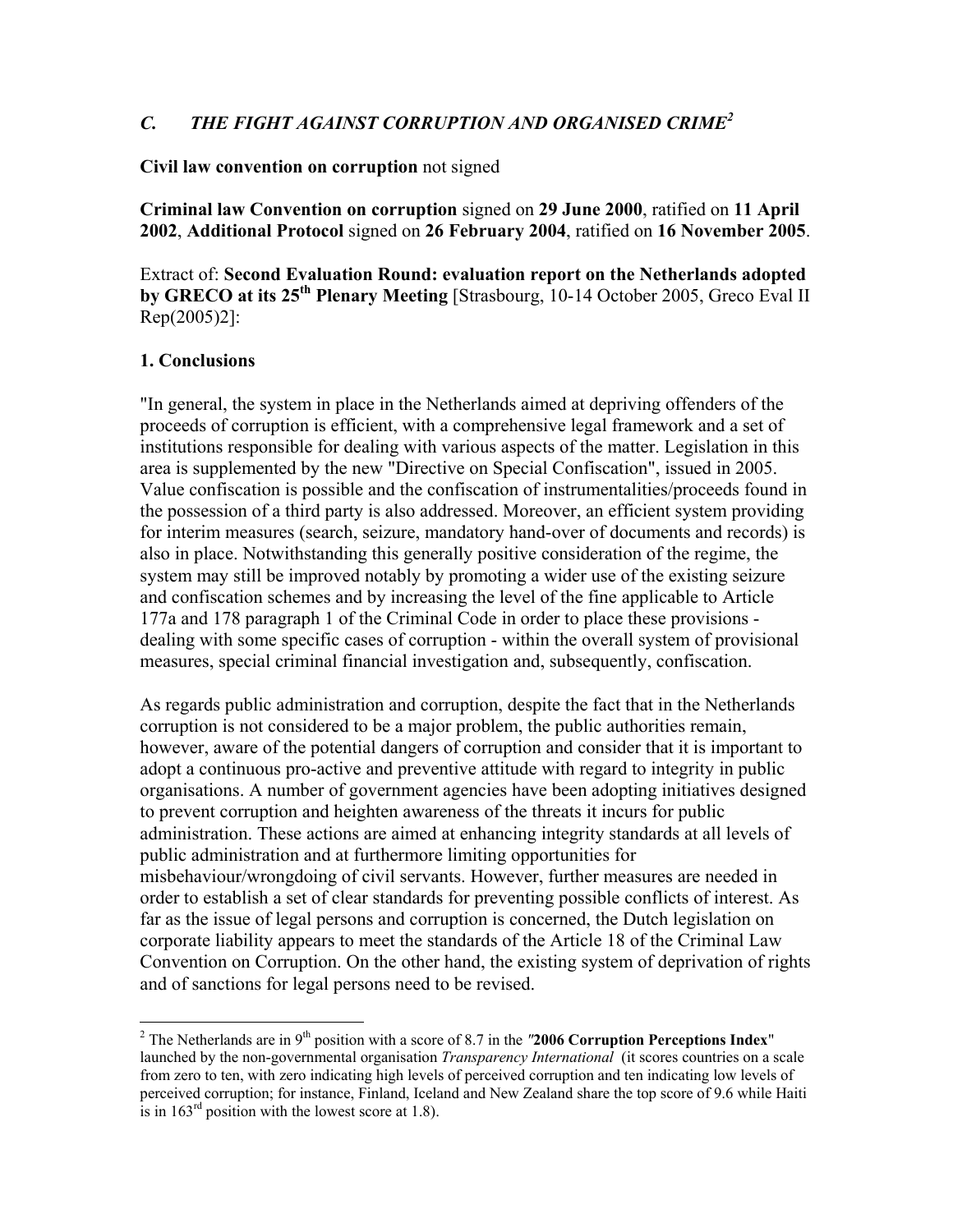In view of the above, GRECO addresses the following **recommendations** to the Netherlands:

i. to take measures to promote the wider use of seizure/confiscation schemes (paragraph 25);

ii. to increase the level of the fine in relation to Articles 177a and 178 paragraph 1 of the Criminal Code from fourth to fifth category in order to place these provisions within the overall system of provisional measures, special criminal financial investigation and, subsequently, confiscation (paragraph 26);

iii. to issue guidelines for use by civil servants when confronted with situations where personal/financial interests or activities may lead to a question of conflict or partiality with regard to the civil sevant's actual duties and responsibilities (paragraph 48):

iv. to make sure that all public organisations adopt their own code of conduct for civil servants (paragraph 49);

v. to ensure that the regime of disqualification from exercising specific professions is effective in practice in respect of persons acting in a leading position in legal persons (paragraph 66);

vi. to consider to increase the penal sanctions for legal persons in order to be sure that the sanctions are effective, proportionate and dissuasive (paragraph 68).

Moreover, GRECO invites the authorities of the Netherlands to take account of the **observation** (paragraph 27) in the analytical part of this report.

Finally, pursuant to Rule 30.2 of the Rules of procedure, GRECO invites the authorities of the Netherlands to present a report on the implementation of the above-mentioned recommendations by 30 April 2007."

# **2. Observations**

# "[…]

27. As for money laundering, the GET appreciates the effective current reporting system which includes an elaborate and comprehensive set of indicators. Unusual transactions are sent by the reporting entities to the MOT (the Dutch FIU) which processes them (using the assistance of the BLOM - specialised investigative police unit) and sends the suspicious transactions, whenever necessary, to the Police. The GET was informed that the Police (including the BLOM) are overburdened by the large number of reports they receive and are unable to deal effectively and timely with all of them. As regards the BLOM, it is worth remembering that it is vested with a multitude of tasks, including making analyses and developing cases for the Public Prosecution Service and other Police units. The situation could be improved by assigning to the Police units more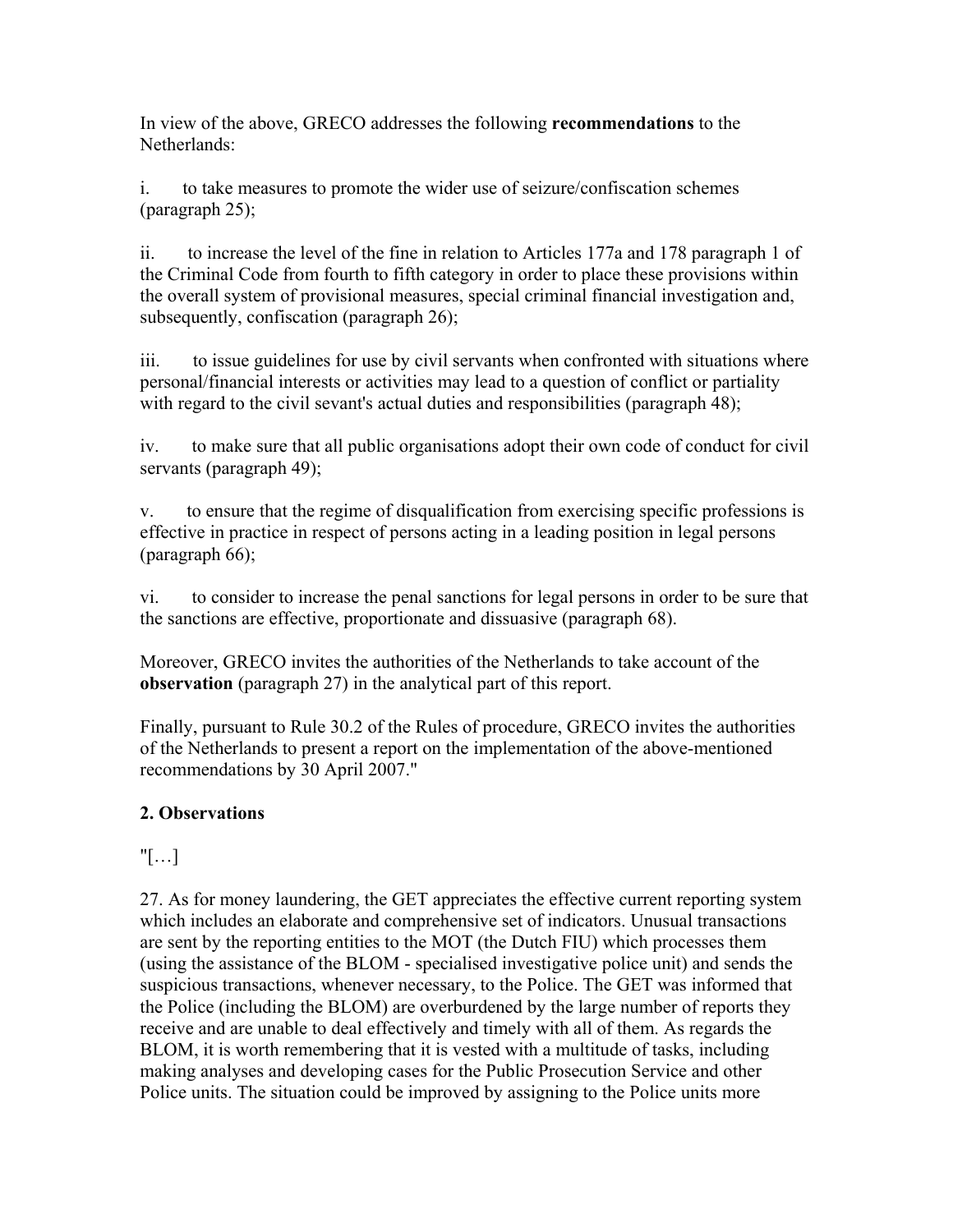specialised officers to deal with the reports. Additionally the specific, regular training within the Police should be continued. In view of the above, *the GET observes that more specially trained staff should be assigned to the relevant police units, in particular the BLOM, to process suspicious transaction reports. The staff concerned should also be provided with appropriate training on anti-money laundering procedures and techniques.*   $[\ldots]$ "

# *D. THE FIGHT AGAINST MONEY LAUNDERING*

**Convention on Laundering, Search, Seizure and Confiscation of the Proceeds from Crime of 1990** ratified on **10 May 1993**

**Convention on Laundering, Search, Seizure and Confiscation of the Proceeds from Crime and on the financing of terrorism** (revised) signed on **17 November 2005**

**GAFI's Presidency had appointed the Netherlands member of the MONEYVAL for a period of 2 years (2005-2006).**

# **III. PROTECTION OF HUMAN RIGHTS**<sup>3</sup>

# *A. ACTIVITIES OF THE COMMISSIONER FOR HUMAN RIGHTS*

No report on the Netherlands

# *B. EUROPEAN CONVENTION ON HUMAN RIGHTS*

**ECHR** ratified on **31 August 1954**

# **"Declaration contained in a letter from the Permanent Representative of the Netherlands, dated 24 December 1985, registered at the Secretariat General on 3 January 1986 - Or. Engl.**

The island of Aruba, which is at present still part of the Netherlands Antilles, will obtain internal autonomy as a country within the Kingdom of the Netherlands as of 1 January 1986. Consequently the Kingdom will from then on no longer consist of two countries, namely the Netherlands (the Kingdom in Europe) and the Netherlands Antilles (situated in the Caribbean region), but will consist of three countries, namely the said two countries and the country Aruba.

As the changes being made on 1 January 1986 concern a shift only in the internal constitutional relations within the Kingdom of the Netherlands, and as the Kingdom as such will remain the subject under international law with which treaties are concluded, the said changes will have no consequences in international law regarding to treaties

 $\overline{a}$  $3$  The Netherlands share the 1<sup>st</sup> position (together with Finland, Iceland and Ireland) with a score of 0,50 in the "**Worldwide press freedom index 2006**" made by the non-governmental organisation *Reporters Without Borders* (in comparison North Korea is on the 168<sup>th</sup> and last position with a score of 109).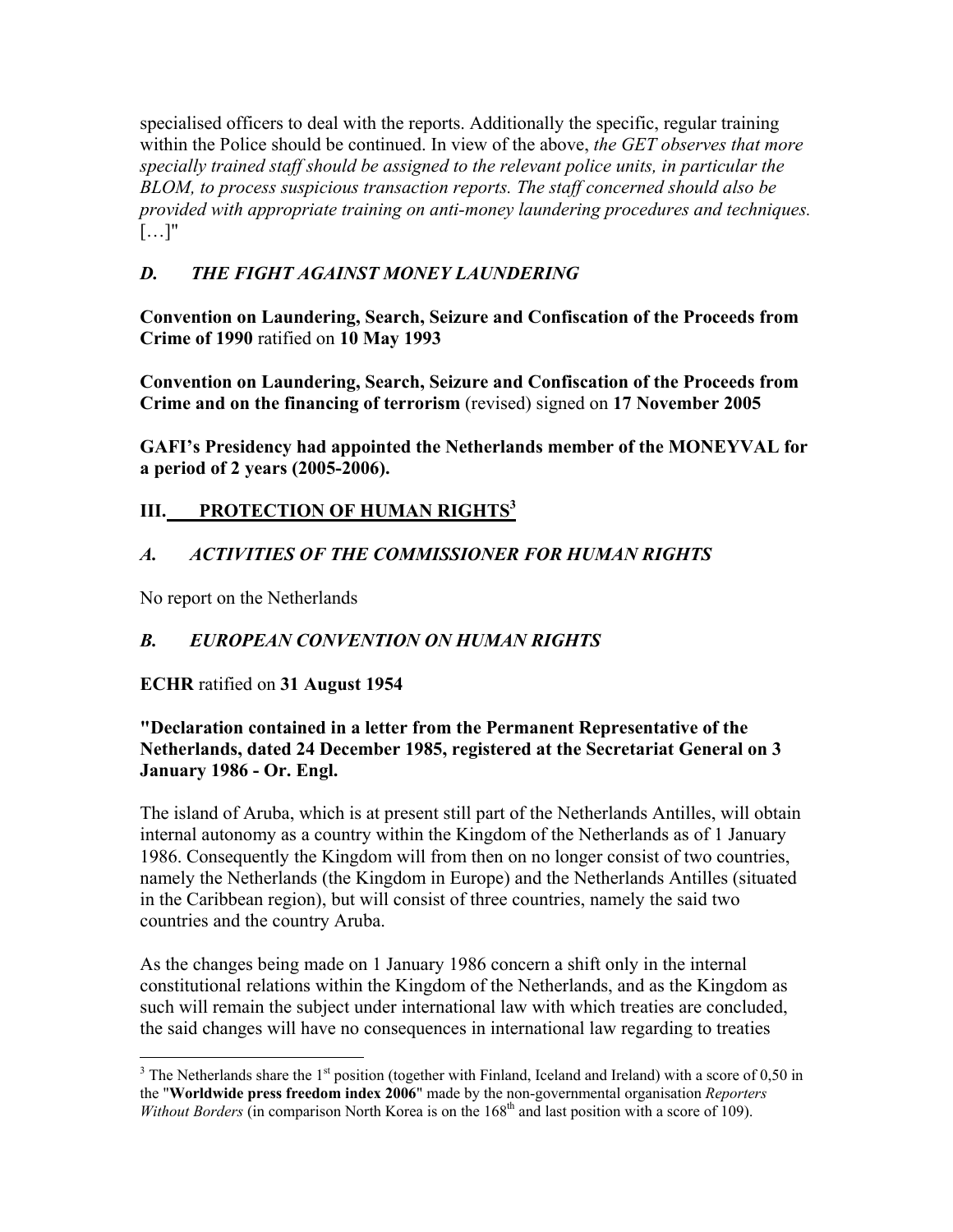concluded by the Kingdom which already apply to the Netherlands Antilles, including Aruba. These treaties will remain in force for Aruba in its new capacity of country within the Kingdom. Therefore these treaties will as of 1 January 1986, as concerns the Kingdom of the Netherlands, apply to the Netherlands Antilles (without Aruba) and Aruba.

Consequently the treaties referred to in the annex, to which the Kingdom of the Netherlands is a Party and which apply to the Netherlands Antilles, will as of 1 January 1986 as concerns the Kingdom of the Netherlands apply to the Netherlands Antilles and Aruba.

# List of Conventions referred to by the Declaration

(.)

Convention for the Protection of Human Rights and Fundamental Freedoms.

(.)

[**Note by the Secretariat**: The current situation of territories for whose international relations the Netherlands are responsible is the following:

1. Application of the Convention:

Netherlands Antilles: since 1 September 1979.

Aruba: since 1 January 1986.

2. Recognition of the right of individual petition before the European Court (and, until the entry into force of Protocol No. 11, the Commission) of Human Rights:

Netherlands Antilles: since 1 September 1979 until further notice.

Aruba: since 1 January 1986 until further notice.]

Period covered: 1/1/1986 -

The preceding statement concerns Article(s): 56"

Protocol No. 6 ratified on **25 April 1986**

Protocol No. 12 ratified on **28 July 2004**

Protocol No. 13 ratified on **10 February 2006**

Protocol No. 14 ratified on **2 February 2006**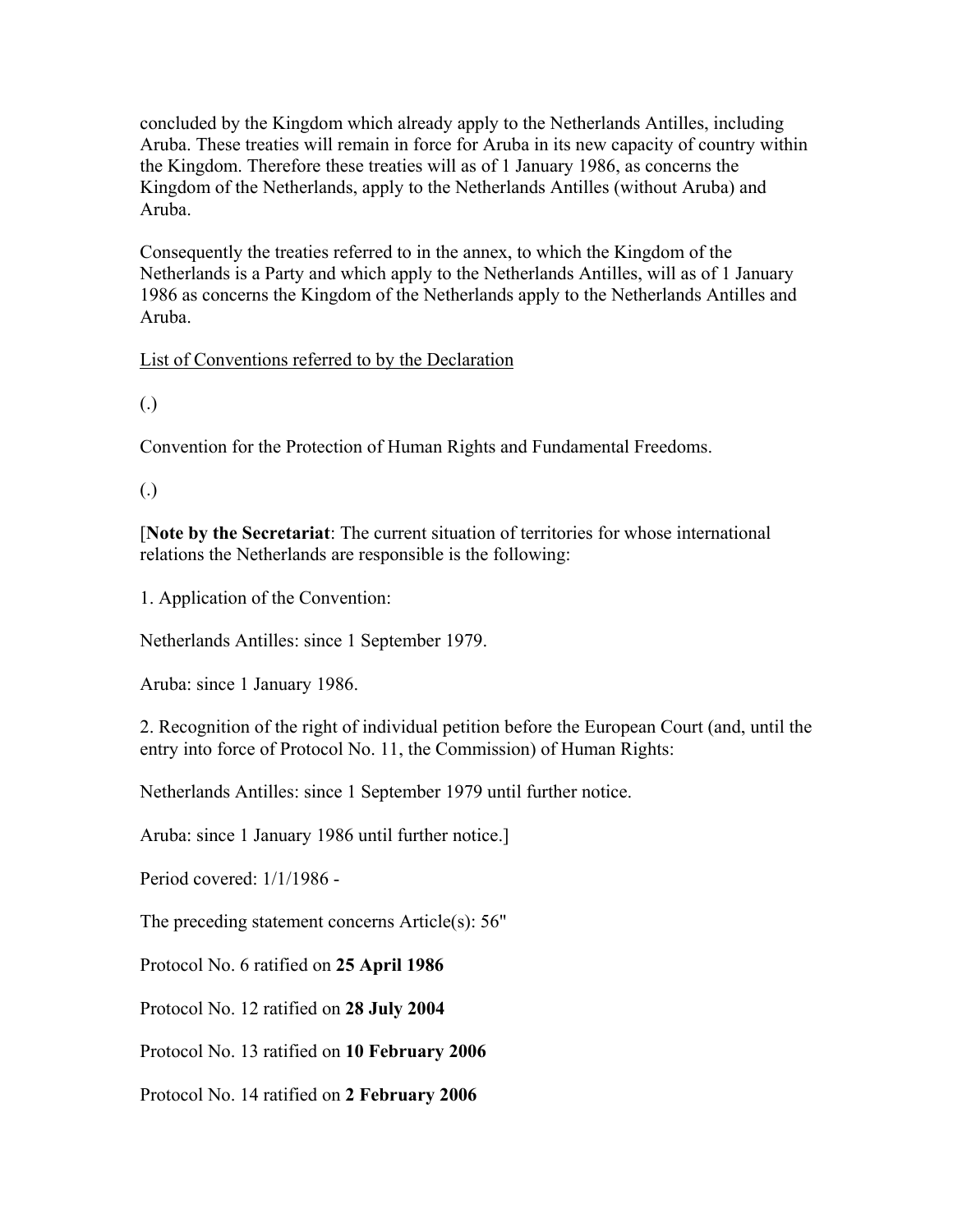Out of a total of 1,105 judgments delivered by the Court in 2005, there are **10** concerning the Netherlands of which **7** gave rise to a finding of at least one violation and 1 gave rise to a finding of no violation.

Out of a total of 1,560 judgments delivered by the Court in 2006, there are **7** concerning the Netherlands of which **6** gave rise to a finding of at least one violation and 1 gave rise to a finding of no violation.

Out of a total of 35,402 pending case before the Court in 2005, **412** concerned the Netherlands.

Out of a total of 89,887 pending case before the Court on 1 January 2007, **544** concerned the Netherlands.

Resolutions adopted by the Committee of Ministers in 2006: **1** 

No interim Resolution

Resolutions adopted by the Committee of Ministers in 2007 (as of 1 March 2007): **0** 

# *C. EUROPEAN CONVENTION FOR THE PREVENTION OF TORTURE AND INHUMAN OR DEGRADING TREATMENT OR PUNISHMENT (CPT)*

**Convention** ratified on **12 October 1988**, **additional protocols 1 and 2** ratified on **23 February 1995**

Publication of the last report: **November 2002** 

Last country visit: **February 2002**

Press release of 15 November 2002:

"The authorities of the Kingdom of the Netherlands have made public the report of the European Committee for the Prevention of Torture (CPT) on the visits carried out in February 2002 to the Kingdom in Europe and to the Netherlands Antilles.

In the Kingdom in Europe, the CPT received no allegations of ill-treatment by law enforcement officials. Some recommendations were made regarding conditions of detention in police establishments (e.g., concerning access to outdoor exercise for remand prisoners) and fundamental safeguards for persons in police custody (as regards, in particular, access to a lawyer during the initial period of detention for interrogation purposes). The CPT reviewed the situation at the Extra Security Prison (EBI) in Vught; it recommended measures in order to prevent inter-prisoner violence, improve the regime and define more precisely the conditions under which placement in this establishment may be extended. Other recommendations were made as regards the treatment of persons suspected of carrying drugs *in corpore*, held at Bloemendaal Special Detention Facility.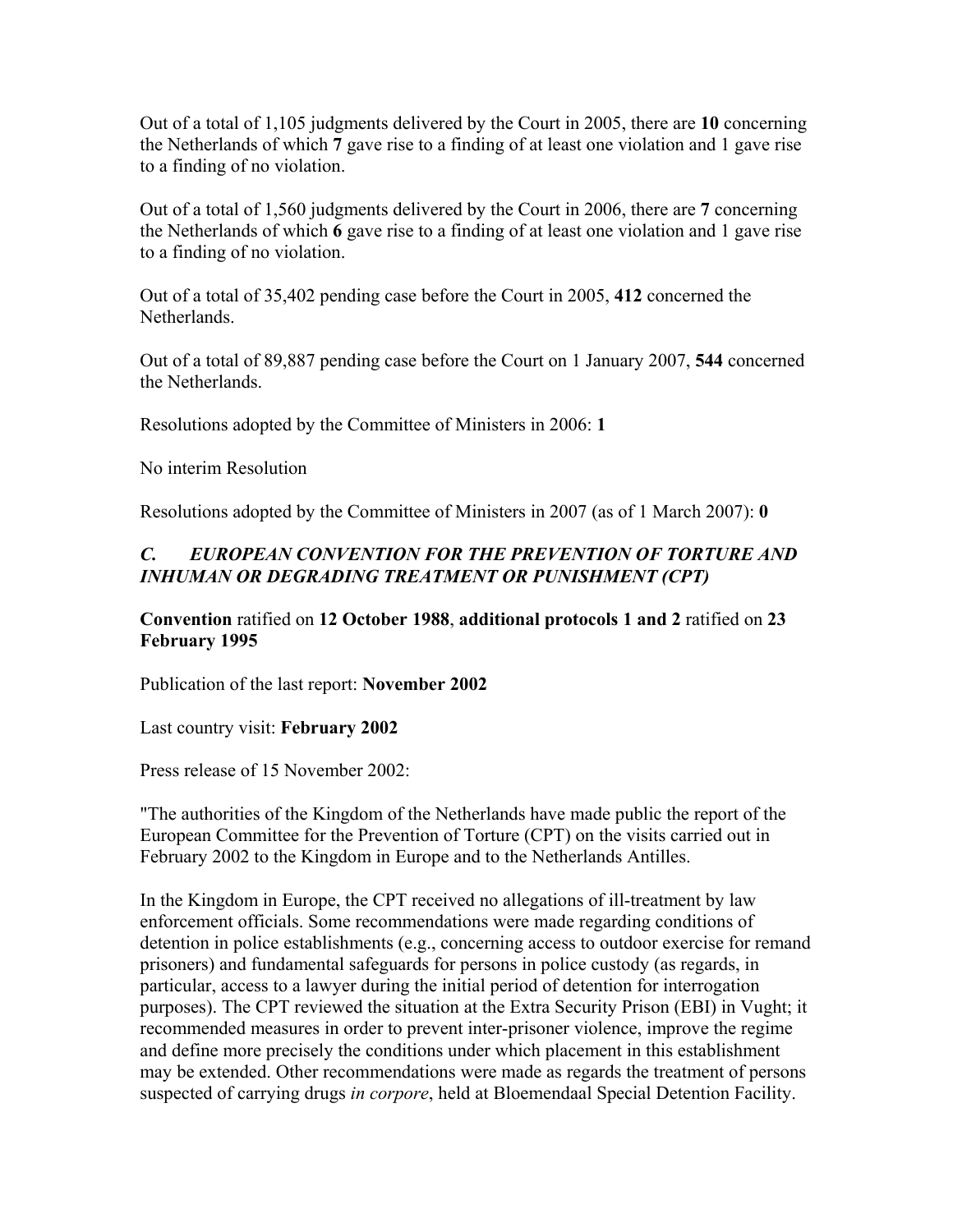During the visit to the Netherlands Antilles, the CPT reviewed the situation at Bon Futuro Prison in Curacao and visited, for the first time, Pointe Blanche Prison and the Central Police Station in Sint Maarten. The conditions of detention in that police station were unacceptable, and the authorities made a commitment to take measures immediately to remedy this situation. At Bon Futuro Prison, the material conditions had improved, but a severe shortage of staff had numerous negative consequences; in particular inter-prisoner violence and the absence of a regime. Conditions at Pointe Blanche Prison were generally more favourable, despite critically low staffing levels.

The report is available on the CPT's website: http://cpt.coe.int"

**Next country visit in**: 2007

### *D. FRAMEWORK CONVENTION FOR THE PROTECTION OF NATIONAL MINORITIES*

**Convention** signed on **1 February 1995**, ratified on **16 February 2005**, entered into force on **1 June 2005**

#### **"Declaration contained in a Note verbale from the Permanent Representation of the Netherlands deposited with the instrument of acceptance, on 16 February 2005**

The Kingdom of the Netherlands will apply the Framework Convention to the Frisians.

Period covered: 1/6/2005 -

The preceding statement concerns Article(s): -

#### **Declaration contained in a Note verbale from thePermanent Representation of the Netherlands deposited with the instrument of acceptance, on 16 February 2005**

The Government of the Netherlands assumes that the protection afforded by Article 10, paragraph 3, does not differ, despite the variations in wording, from that afforded by Article 5, paragraph 2, and Article 6, paragraph 3 (a) and (e), of the European Convention for the Protection of Human Rights and Fundamental Freedoms.

Period covered: 1/6/2005 -

The preceding statement concerns Article(s): 10

#### **Declaration contained in the instrument of acceptance deposited on 16 February 2005**

The Kingdom of the Netherlands accepts the Framework Convention for the Kingdom in Europe.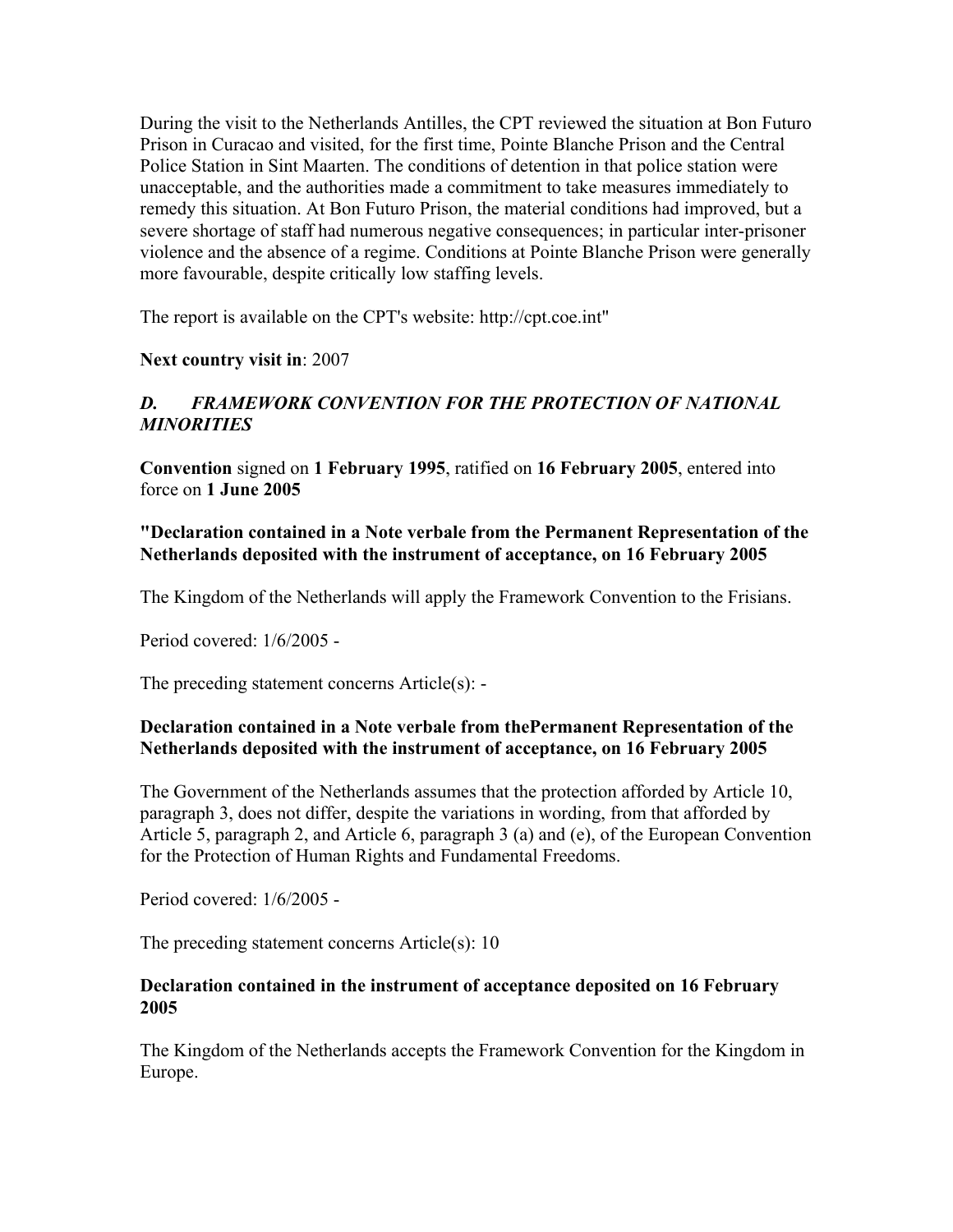Period covered: 1/6/2005 -

The preceding statement concerns Article(s): 30"

#### **No opinion by the Advisory Committee** to date

**No CM resolution** on the implementation of the Framework Convention to date

#### **State report due since**: 1 June 2006

# *E. EUROPEAN CHARTER FOR REGIONAL OR MINORITY LANGUAGES*

**Convention** signed on **5 November 1992**, ratified on **2 May 1996**

Last Periodical State report submitted on **26 May 2003** [MIN-LANG/PR(2003)6]

Last Committee of Experts' evaluation report adopted on **17 June 2004**  [ECRML(2004)8]

Last Committee of Ministers' Recommendation adopted on **15 December 2004**  [RecChL(2004)7]

Last biennial report of the Secretary General to the Parliamentary Assembly: **3 September 2005** [Doc. 10659]

# *F. EUROPEAN COMMISSION AGAINST RACISM AND INTOLERANCE (ECRI)*

Last report by ECRI: the second report on the Netherlands was adopted on 15 December 2000 and made public on **13 November 2001**

Extract of document **CRI(2001)40:** 

"Executive summary:

Over recent years, the Netherlands has taken positive steps to counter racism and discrimination, including: initiatives aimed at improving the enforcement of existing criminal law provisions in the field of combating racism and discrimination, for example through the establishment of a National Discrimination Expertise Centre within the Office of the Public Prosecutor; action to counter the activities of extremist groups resorting to racially inflammatory propaganda, including through the establishment of a hotline for discrimination-related offences on the Internet; and initiatives to increase representation of ethnic minorities in the police service.

Problems of racism, xenophobia and discrimination persist, however and the labour market is one of the areas where discrimination still appears to be most widespread. The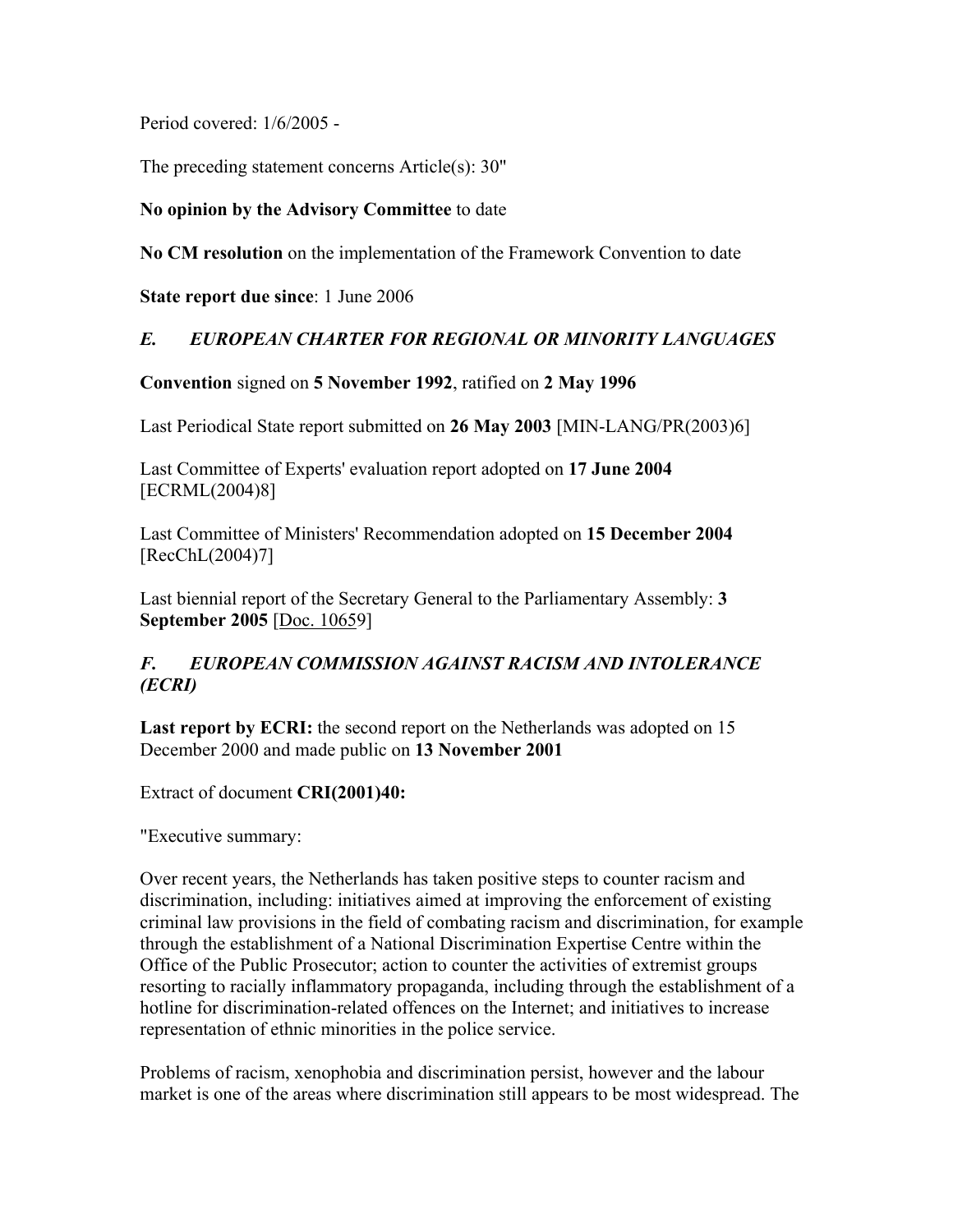effectiveness of existing criminal law aimed at combating racism and discrimination is limited, notably due to difficulties in the enforcement of the relevant provisions. Of concern is also the general climate concerning asylum seekers and immigrants, sometimes resulting in manifestation of hostility vis-à-vis these groups of persons.

In the following report, ECRI recommends to the Dutch authorities that further action be taken to combat racism, xenophobia, discrimination and intolerance in a number of areas. These recommendations cover, *inter alia*: the need to take further action to improve durable participation of persons of ethnic minority background in the labour market, including in the public sector, *inter alia* through an improved use of existing civil law provisions; and the need to improve the effectiveness of the implementation of the criminal law provisions in force in the field of combating racism and discrimination, notably addressing certain aspects related to enforcement. Emphasis is also put on the need to ensure that the police service reflect, in a durable manner, the multicultural reality of the Dutch society."

**Next visit to the country** in the framework of the preparation of the third report on the Netherlands: March 2007

# *G. SOCIAL RIGHTS*

**European Social Charter of 1961** signed on **18 October 1961**, ratified on **22 April 1980**, entered into force on **22 May 1980**

**European social Charter** (revised) signed on **23 January 2004**, ratified on **3 May 2006**, entered into force on **1 July 2006**

**Additional Protocol to the European Social Charter Providing for a System of Collective Complaints** signed on **23 January 2004**, ratified on **3 May 2006**, entered into force on **1 July 2006**

Every year the states parties submit a report indicating how they implement the Charter in law and in practice. Each report concerns some of the accepted provisions of the Charter: in odd years the report concerns the «hard core» provisions (Articles 1, 5, 6, 7, 12, 13, 16, 19 and 20; States must have accepted at least 6 of these 9 Articles); in even years half of the other provisions.

Extract of the website of the European Social Charter:

# "**Reports**

Between 1982 and 2006 the Netherlands submitted 19 reports on the application of the European Social Charter. As regards the Netherlands Antilles 7 reports have been submitted. As regards Aruba 2 reports have been submitted. The 19th report on part of the non-core provisions of the Charter was submitted by the Netherlands (Kingdom in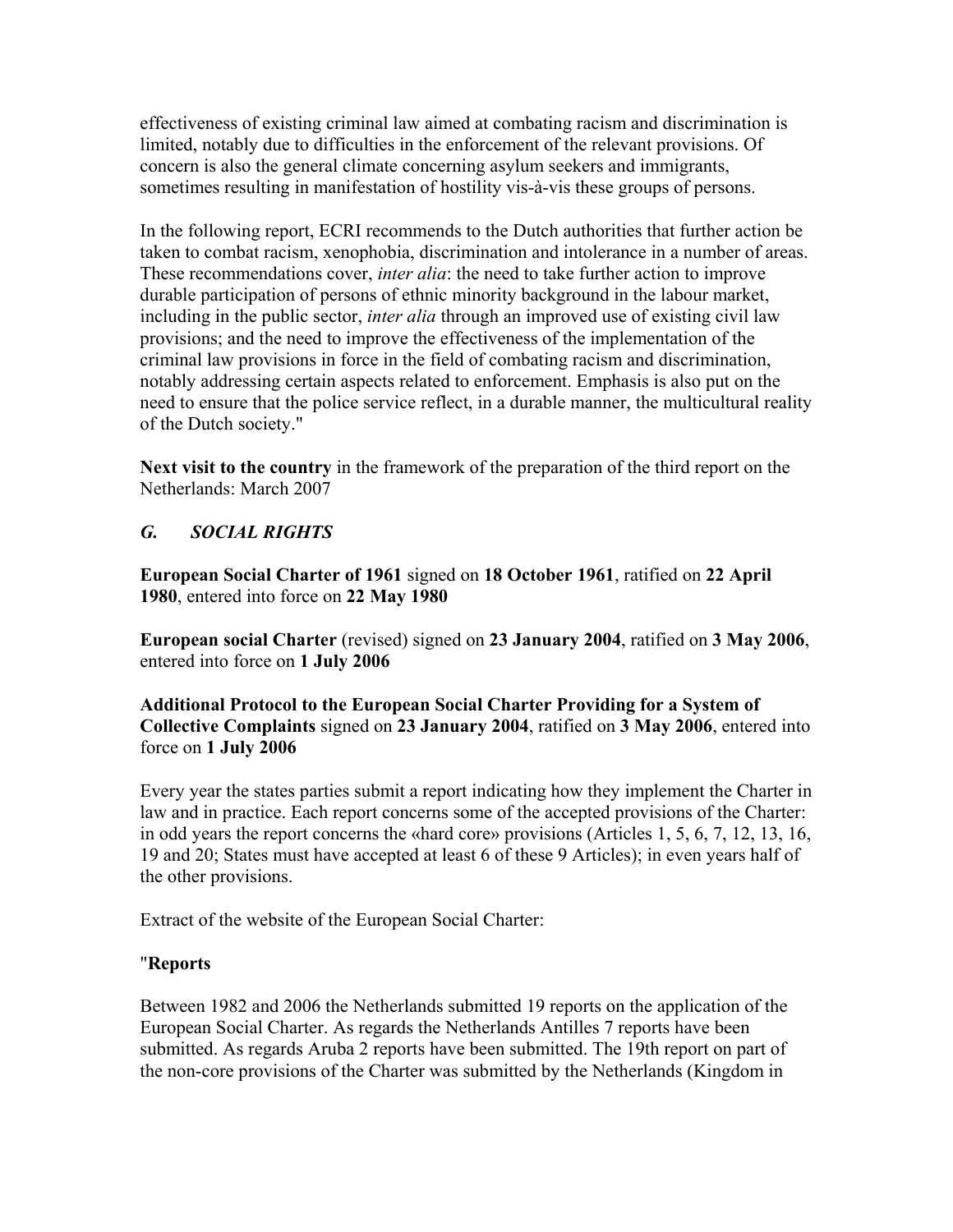Europe) on 20/07/2006. The next report on Articles 1, 9, 10, 15, 18, 20, 24, 25 of the revised Charter should be submitted before 31/10/2007.

#### **The Charter in domestic law**

Automatic incorporation into domestic law.

The situation of the Netherlands's with respect to the application of the Charter is the following as of 1 April 2006:

# **Examples of progress achieved following conclusions or decisions of the ECSR**

# **The Netherlands (Kingdom in Europe)**

# **Health**

► 1. Extension of maternity leave from 12 to 16 weeks (Act of 22 February 1990).

2. Entitlement of women working in private households and in the public health services for less than three days a week to maternity leave and maternity benefit during at least sixteen weeks (2000 Self-employed Persons Disablement Benefits Act - WAZ).

# **Non-discrimination (Nationality)**

► Entitlement of migrant workers to be treated not less favourably than nationals as regards legal proceedings (Law of 8 March 1980).

# **Non-discrimination (Sex)**

► Adoption in 1994 of a general Act on equal treatment covering all forms of discrimination – Extension of the prohibition of discrimination between men and women to categories of persons eligible for pensions, to pension rules and the implementation of pensions schemes (Amendment of the Equal Opportunities Act (WGB), in 1998).

► Prohibition of dismissing an employee because he has brought legal or extra judicial proceedings to obtain equal remuneration (Act on "Reparation" of 1989).

►Entitlement of unmarried parents to exercise joint parental authority – Maintenance of joint parental authority even if the parents separate (Amendments to the Civil Code in 1995 and 1998).

#### **Employment**

► Repeal of Article 6 of the Exceptional Decree of 1945 on professional relations pursuant to which a worker had to obtain prior authorisation in order to terminate his employment (Act on Flexibility and Security of 1999).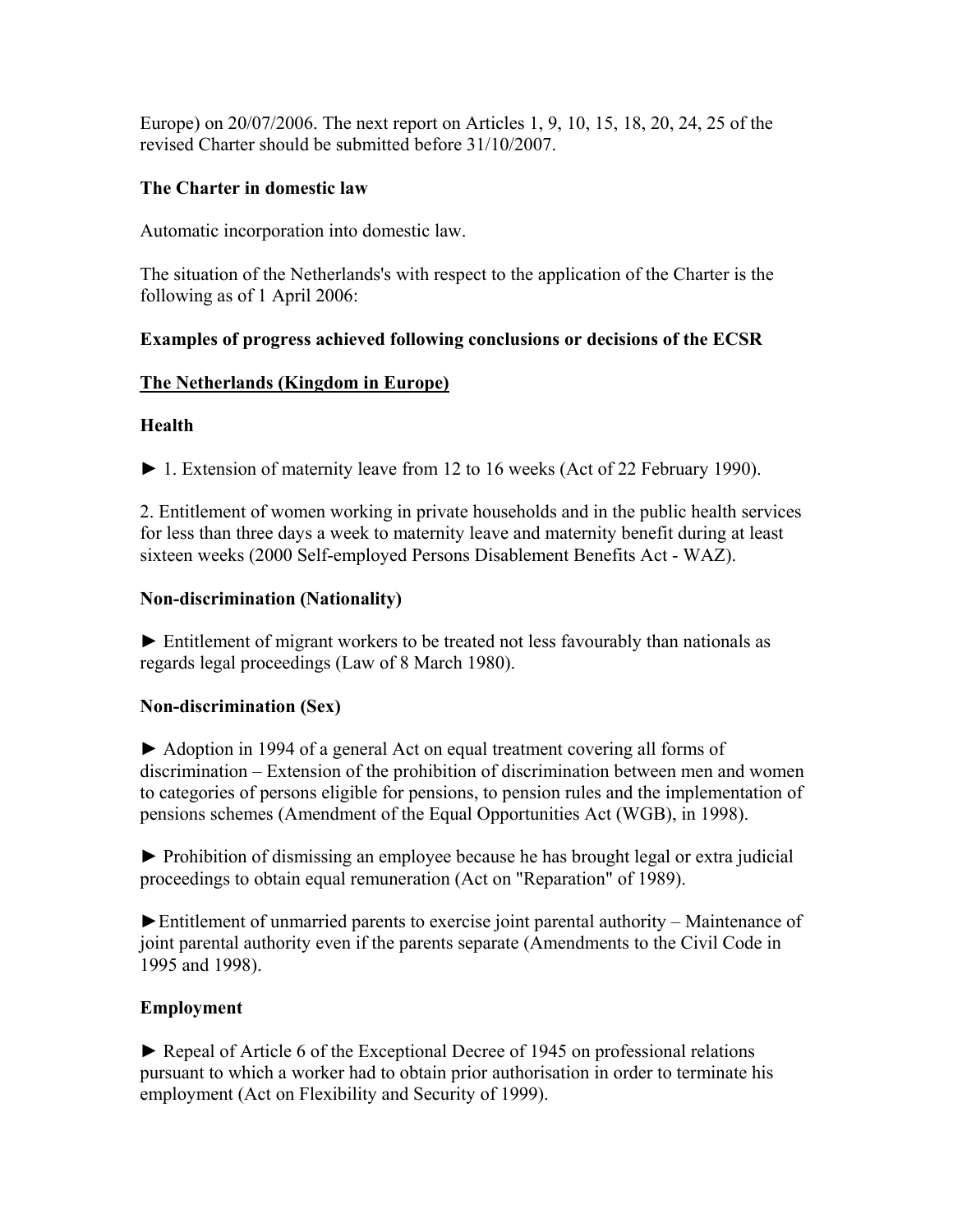► Granting of the right to a one month period of notice of dismissal to all workers (including part-time workers and those working from home) regardless of their status (Act on Flexibility and Security entering into force in 1999).

► Abolition of closed shop clause in the print workers collective agreement following collective bargaining negotiations.

►Reduction from 100 to 50 employees of the threshold from which a works council must be created in the workplace (Amendments to the WOR in 1998).

►Authorisation of employees and workers, national insurance and subsidised institutions to freely conclude collective agreements regarding their conditions of employment (Repeal in 1995 of the WAGGS).

# **The Netherlands Antilles and Aruba**

#### **Employment**

► Prohibition of dismissal during pregnancy or maternity leave, or because of an employee's marriage or membership of a trade union (Amendments to the Civil Code in 2000).

#### **Cases of non-conformity**

#### **The Netherlands (Kingdom in Europe)**

#### **Health**

►*Article 2§4 – right to compensatory time off in dangerous occupations*

There is no provision for reduced working hours or additional paid holidays in dangerous and unhealthy occupations.

#### **Non-discrimination (Nationality)**

#### ► *Article 10§4 –right to vocational training*

Equal treatment of nationals of non-EU States party to the Charter and the revised Charter lawfully resident or regularly working in the Netherlands with respect to financial assistance for training is not guaranteed.

►*Article 18§3 – right to simplification and liberalisation of formalities related to immigration*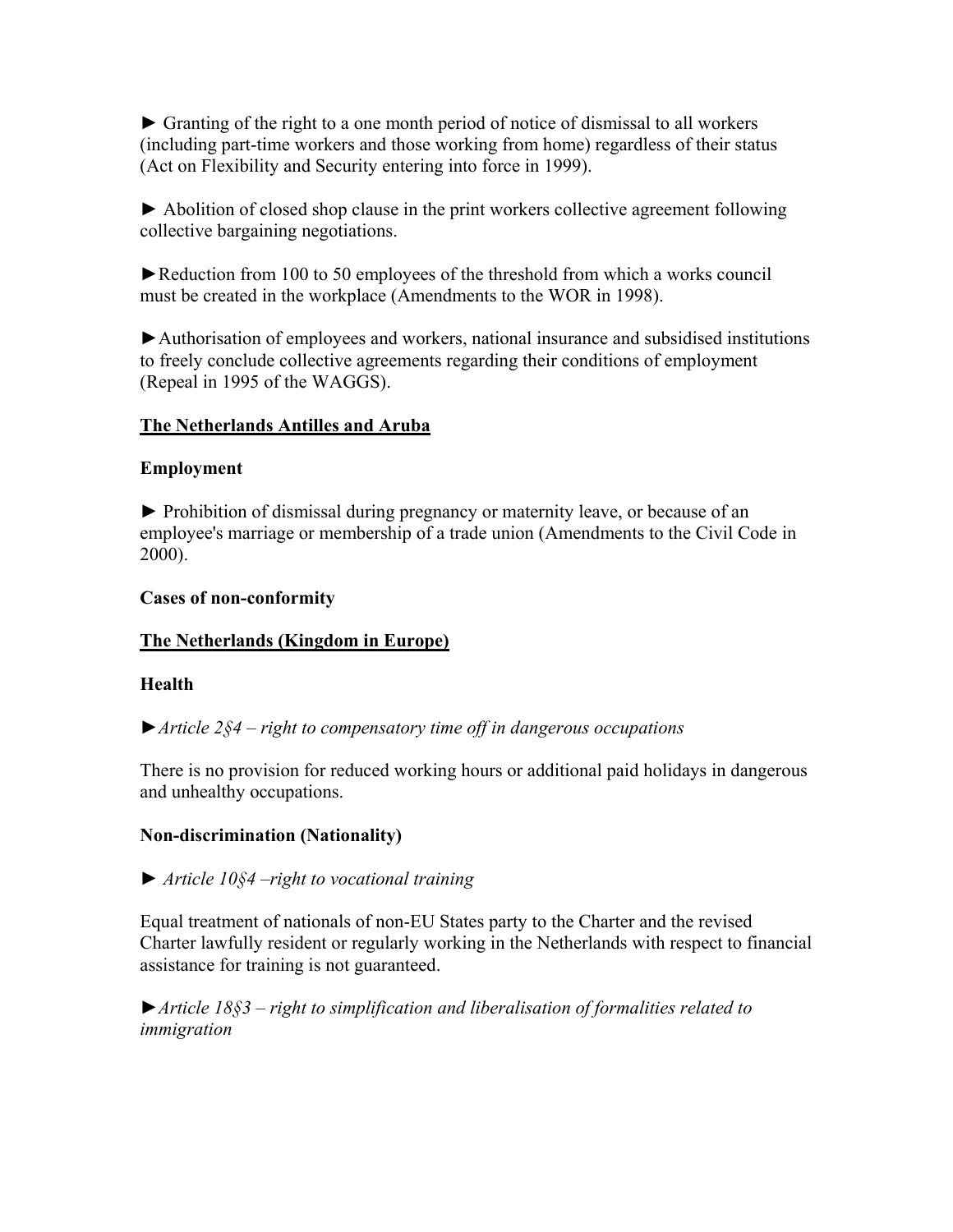The *R*egulations governing the access of nationals of States party to the Charter or the revised Charter not being members of the European Union or the European Economic Area to the national labour market remain restrictive.

# ►*Articles 19§6 and 19§10 – right to family reunion*

Welfare support benefits are not counted towards the income level above which family reunion is approved. In this respect the possibility of exercising family reunion for a migrant worker who is receiving social assistance benefits is unduly restrictive.

# ►*Article 19§8 and 19§10 – guarantees concerning deportation*

A migrant worker's family members who have settled on Dutch territory as a result of family reunion are expelled when the migrant worker is expelled.

# **Non-discrimination (Sex)**

►*Article 1 Additional Protocol – equal opportunities and treatment in employment and occupation*

The notion of remuneration used for the application of the principle of equal pay is not sufficiently large as it excludes benefits or rights linked to a pension scheme.

#### **Children**

►*Article 7§3 – prohibition of employment of children subject to compulsory education*

1. Children aged 15, still subject to compulsory education, are allowed to work for more than half of the long summer school holidays.

2. It is possible for children aged 15, still subject to compulsory education, to deliver newspapers from 6 a.m. for up to 2 hours per day, 5 days per week before school.

► *Article 7§5 – working conditions between the age of 15 and 18 (remuneration)*

Even though an apprentice is entitled to more than two thirds of an adult worker's minimum wage during the last year of his apprenticeship, the allowances are not fair in view of the fact that an 18-years old adult worker's minimum wage is unreasonably low.

► *Article 17 – right of mothers and children to social and economic protection*

Not all forms of violence against children are prohibited.

# **Employment**

►*Article 2§1 – right to reasonable working time.*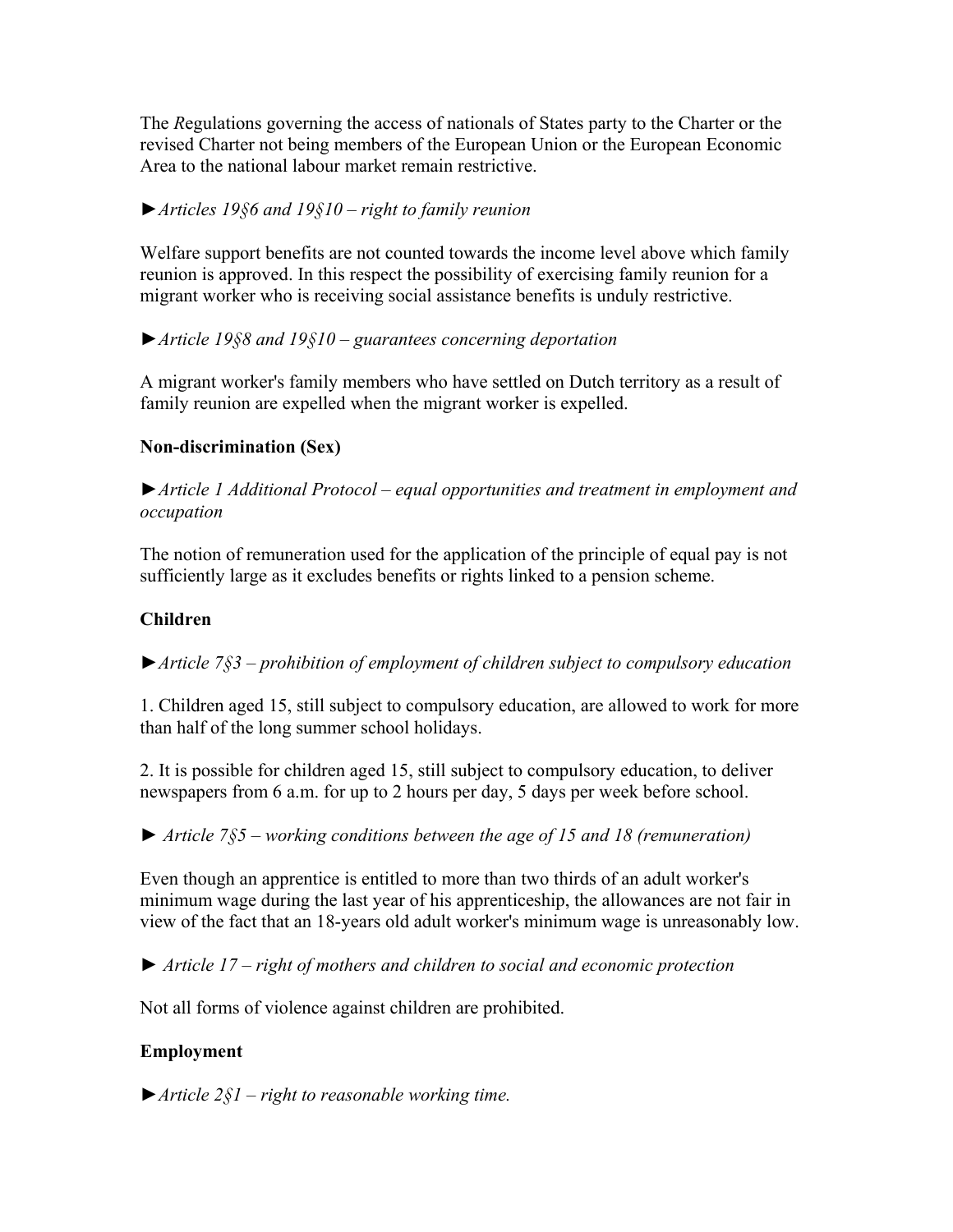The "flexiblity regulations" of the Working Hours Act do not contain sufficient guarantees for collective bargaining in order to protect workers.

# ►*Article 4§1 – right to a fair remuneration*

The statutory minimum wage of workers aged between 18 and 21 years is too low to be considered fair in the meaning of this provision.

► *Article 4§3 – right to equal pay*

Benefits or rights linked to a pension scheme are excluded from the notion of pay and therefore from the application of the principle of equal treatment.

► *Article 6§4 – Right to collective bargaining (strike and lock-outs)*

The Dutch judges power to determine whether recourse to a strike is premature constitues an impingement on the very substance of the right to strike as this allows the judge to exercise the trade unions' key prerogatives of deciding whether and when a strike is necessary.

#### **Social Protection**

►*Article 12§3– development of the social security system*

Self-employed persons are no longer covered by the sickness, maternity and invalidity branches of the social security.

►*Article 12§4–social security of persons moving between states*

The legislation does not provide for the retention of supplementary benefits when persons move to a state Party not bound by Community regulations or by agreement with the **Netherlands** 

#### **Netherlands Antilles**

#### **Non-discrimination (Sex)**

► *Article 1§2 – Non-discrimination in employment*

The legal framework aimed at prohibiting discrimination is insufficient.

►*Article 1 Additional Protocol – equal opportunities and treatment in employment and occupation*

1. The legal measures prohibiting discrimination in employment are inadequate.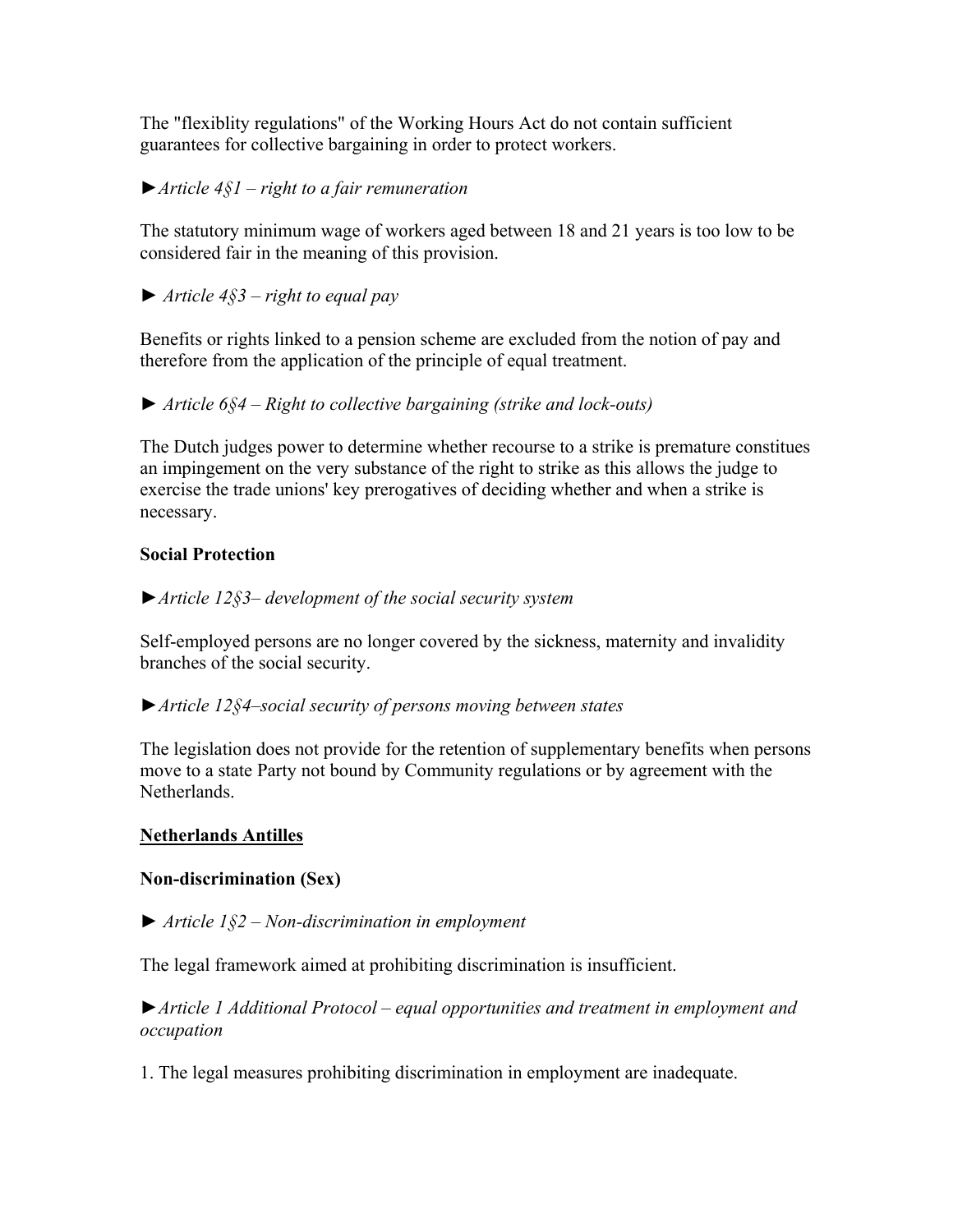2. No particular steps are taken to promote women's access to employment.

# **Employment**

# ►*Article 1§1 – policy of full employment*

The employment policy efforts are inadequate in the light of the prevailing employment situation.

### **Social Protection**

►*Article 16 – rights of the family*

Family benefits are not paid to a significant number of families.

# **Aruba**

# **Non-discrimination (Sex)**

►*Article 1 Additional Protocol – equal opportunities and treatment in employment and occupation*

- 1. The legal safeguards against discrimination in employment are inadequate.
- 2. The legislation excludes women from night work.
- 3. No particular steps are taken to promote women's access to employment.
- ► *Article 1§2 Non-discrimination in employment*

Legislation prohibiting discrimination in employment is inadequate.

► *Article 16 – rights of family*

Eligibility for certain family benefits is subject to a nationality condition.

#### **The Committee is unable to assess whether the situation in the Netherlands is in conformity with the following provisions:**

The Netherlands (Kingdom in Europe)

► *Article 7§6 – working conditions between the age of 15 and 18 (time spent on vocational training)*